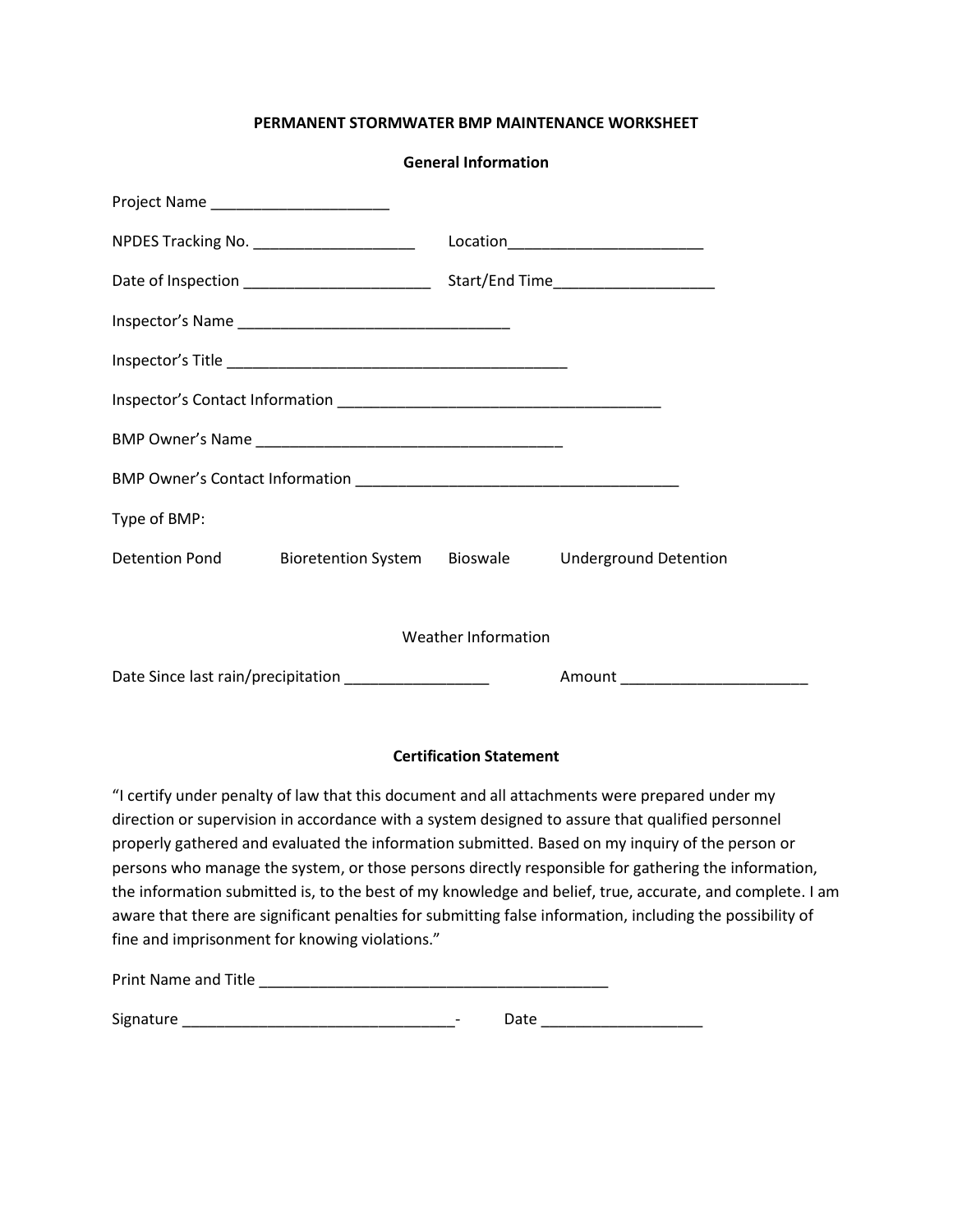## **BMP ANNUAL MAINTENANCE WORKSHEET – BIORETENTION SYSTEM**

| <b>BMP</b> Identification                                                                                             | Inspection Date                                                   |  |
|-----------------------------------------------------------------------------------------------------------------------|-------------------------------------------------------------------|--|
| <b>BMP Element Assessment:</b><br>O – Outstanding, No maintenance needed<br>N – Needs Improvement, maintenance needed | S – Satisfactory, Minor maintenance needed<br>NA – Not Applicable |  |

## **Inflow Points/Structures**

| <b>BMP Element</b>                         | Condition | <b>Corrective Action/Notes</b> |
|--------------------------------------------|-----------|--------------------------------|
| Obstruction - vegetation, debris, sediment |           |                                |
| Erosion, undercutting                      |           |                                |
| Damage to riprap, fabric, matting          |           |                                |
|                                            |           |                                |

Comments:

# **Pre-Treatment Area (Forebay, Grass Swales, etc.)**

| <b>BMP Element</b>              | Condition | <b>Corrective Action/Notes</b> |
|---------------------------------|-----------|--------------------------------|
| Sediment or debris accumulation |           |                                |
| Erosion, undercutting           |           |                                |
| Unwanted vegetation             |           |                                |
| Flow is by-passing pretreatment |           |                                |
|                                 |           |                                |

Comments:

## **Perimeter/Side Slopes/Embankment**

| <b>BMP Element</b>                     | <b>Condition</b> | <b>Corrective Action/Notes</b> |
|----------------------------------------|------------------|--------------------------------|
| Sediment or debris accumulation        |                  |                                |
| Erosion, undercutting                  |                  |                                |
| Unwanted vegetation                    |                  |                                |
| Adjacent landscape not well maintained |                  |                                |

Comments:

# **Bottom of System**

| <b>BMP Element</b>                        | Condition | <b>Corrective Action/Notes</b> |
|-------------------------------------------|-----------|--------------------------------|
| Unwanted vegetation                       |           |                                |
| Plants are dead, diseased or dying        |           |                                |
| Mulch or ground cover                     |           |                                |
| Soils or mulch clogged with sediment      |           |                                |
| Evidence of inadequate drainage           |           |                                |
| Bare ground or erosion in vegetated areas |           |                                |
| $C = 1$                                   |           |                                |

Comments: